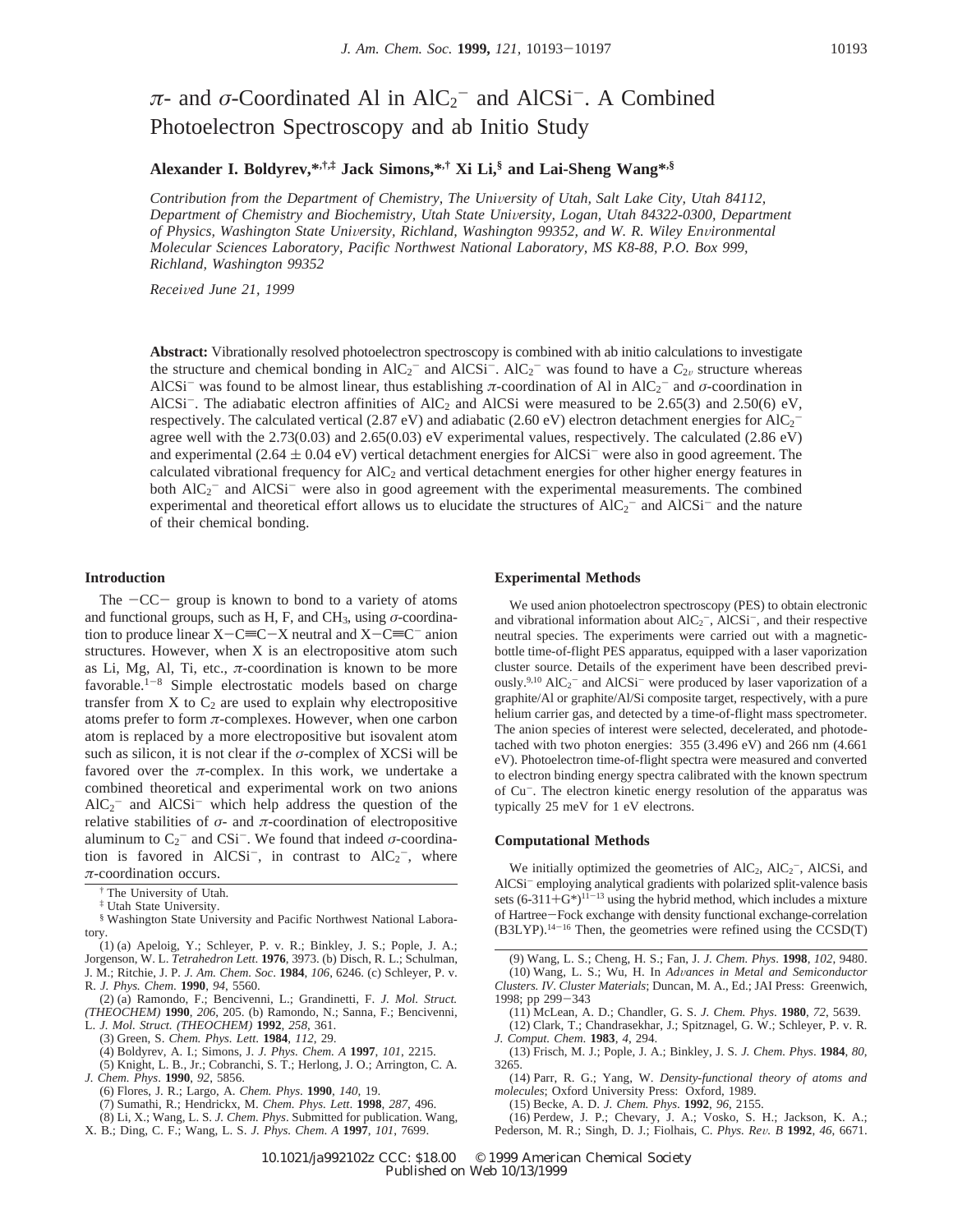

**Figure 1.** Photoelectron spectra of  $AIC_2^-$  at (a) 355 nm (3.496 eV) and (b) 266 nm (4.661 eV). The observed detachment channels are labeled (X and A). Vertical lines indicate vibrational progressions.

method $17-19$  and the same basis sets. Finally, the energies of the lowestenergy structures were refined using the CCSD(T) level of theory and the more extended 6-311+G(2df) basis sets. All core electrons were kept frozen in treating the electron correlation at the CCSD(T) levels of theory. Vertical electron detachment energies from the lowest-energy singlet structures of  $AIC<sub>2</sub><sup>-</sup>$  and  $AICSi<sup>-</sup>$  were calculated using the outer valence Green function (OVGF) method<sup>20-24</sup> incorporated in Gaussian-94. The 6-311+G(2df) basis sets were used in all OVGF calculations, and all calculations were performed using the Gaussian-94 program.<sup>25</sup>

#### **Experimental Results**

Figure 1 shows the PES spectra of  $AIC_2^-$  at two wavelengths, 355 and 266 nm. The 355-nm spectrum revealed one band (X) that contains a well-resolved vibrational progression with a 590  $cm^{-1}$  spacing. The  $0-0$  transition yields an adiabatic electron affinity (ADE) of 2.65 eV for  $AIC<sub>2</sub>$  while the strongest vibrational feature yields a vertical detachment energy (VDE) of 2.73 eV. A second detachment feature (A) was observed at 3.71 eV VDE, also with a well-resolved vibrational progression of 590  $cm^{-1}$  spacing, similar to that in the X band.

Figure 2 displays the PES spectra of AlCSi<sup>-</sup> at the two detachment photon energies. The 355-nm spectrum shows two detachment features with VDEs at 2.64 (X) and 3.15 eV (A),

(24) Ortiz, J. V.; Zakrzewski, V. G.; Dolgunitcheva, O. In *Conceptual Trends in Quantum Chemistry*; Kryachko, E. S., Ed.; Kluver: Dordrecht, 1997; Vol. 3, p 463.

(25) Frisch, M. J.; Trucks, G. W.; Schlegel, H. B.; Gill, P. M. W.; Johnson, B. G.; Robb, M. A.; Cheeseman, J. R.; Keith, T. A.; Peterson, G. A.; Montgomery, J. A.; Raghavachari, K.; Al-Laham, M. A.; Zakrzewski, V. G.; Ortiz, J. V.; Foresman, J. B.; Cioslowski, J.; Stefanov, B. B.; Nanayakkara, A.; Challacombe, M.; Peng, C. Y.; Ayala, P. Y.; Chen, W.; Wong, M. W.; Anders, J. L.; Replogle, E. S.; Gomperts, R.; Martin, R. L.; Fox, D. J.; Binkley, J. S.; DeFrees, D. J.; Baker, J.; Stewart, J. J. P.; Head-Gordon, M.; Gonzalez, C.; Pople J. A. *GAUSSIAN 94*, Revision A.1; Gaussian Inc.: Pittsburgh, PA, 1995.





Figure 2. Photoelectron spectra of AlCSi<sup>-</sup> at (a) 355 nm (3.496 eV) and (b) 266 nm (4.661 eV). The observed detachment channels are labeled (X and A).

**Table 1.** Observed Adiabatic (ADE) and Vertical (VDE) Detachment Energies for  $AIC_2^-$  and  $AICSi^-$  and the Obtained Spectroscopic Constants for AlC<sub>2</sub> and AlCSi

|                  |   |         |         | ADE (eV) VDE (eV) term values (eV) vib freq $\rm (cm^{-1})$ |         |
|------------------|---|---------|---------|-------------------------------------------------------------|---------|
| $\text{AlC}_2$ X |   | 2.65(3) | 2.73(3) | O                                                           | 590(40) |
|                  | A | 3.63(4) | 3.71(4) | 0.98(4)                                                     | 590(50) |
| AlCSi X          |   | 2.50(6) | 2.64(4) |                                                             |         |
|                  | A | 3.02(8) | 3.15(6) | 0.52(8)                                                     |         |

respectively. However, no vibrational structures were resolved for either band of the AlCSi<sup>-</sup> spectrum. The 266-nm spectrum of AlCSi<sup>-</sup> revealed no additional detachment features. The adiabatic electron affinity of AlCSi was estimated from the onset of the X feature to be 2.50 eV, which is slightly smaller than that for  $\text{AlC}_2$ .

The spectra of  $AIC_2^-$  and  $AICSi^-$  are similar, except that the A-feature of AlCSi<sup>-</sup> has a considerably lower binding energy compared to that of the  $AIC_2^-$  spectrum. The measured electron detachment energies and spectroscopic constants for  $AIC<sub>2</sub>$  and AlCSi are summarized in Table 1.

#### **Theoretical Results**

 $\text{AIC}_2$ <sup>-</sup>• At the B3LYP/6-311+G<sup>\*</sup> level of theory, the global<br>nimum of  $\text{AIC}_2$ <sup>-</sup> was found to have a linear singlet  $C_1$  (15<sup>+</sup>) minimum of AlC<sub>2</sub><sup>-</sup> was found to have a linear singlet  $C_{\infty}$  (<sup>1</sup>Σ<sup>+</sup>,  $\frac{1}{2}$ <sup>2</sup> $\frac{2}{3}$  $\frac{1}{4}$  $\frac{42}{3}$  $\frac{24}{3}$  $\frac{2}{3}$ ), trusture, (obsessing in Teble 2). The  $1\sigma^2 2\sigma^2 1\pi^4 3\sigma^2 4\sigma^2$ ) structure (characterized in Table 2). The cyclic  $C_{2v}$  ( ${}^{1}A_1$ ,  $1a_1{}^{2}1b_2{}^{2}2a_1{}^{2}1b_1{}^{2}3a_1{}^{2}4a_1{}^{2}$ ) structure was found to be a local minimum only 1.4 kcal/mol higher in energy. However, at the higher  $CCSD(T)/6-311+G*$  level of theory, the  $C_{\infty}$  (<sup>1</sup> $\Sigma$ <sup>+</sup>) linear structure is a second-order saddle point with the cyclic  $C_{2v}$  (<sup>1</sup>A<sub>1</sub>) structure being the global minimum (Table 2). The linear structure corresponds to a barrier on the intramolecular rotation of  $Al^+$  around the  $C_2^{2-}$  group. The height of the internal rotation barrier is only 2.1 kcal/mol at the  $CCSD(T)/6-311+G(2df)$  level of theory.

**AlC2.** At the B3LYP/6-311+G\* level of theory, the global minimum of AlC<sub>2</sub> was found to have a cyclic  $C_{2v}$  (<sup>2</sup>A<sub>1</sub>,  $1a_1^21b_2^22a_1^21b_1^23a_1^24a_1^1$ ) structure (Table 2). A linear singlet  $C_{\infty}$  (<sup>2</sup>Σ<sup>+</sup>, 1*σ*<sup>2</sup>2*σ*<sup>2</sup>1*π*<sup>4</sup>3*σ*<sup>2</sup>4*σ*<sup>1</sup>) structure was found to be a local minimum, 8.7 kcal/mol higher in energy. At the CCSD(T)/ 6-311+G\* level of theory, the  $C_{\infty}$  (<sup>1</sup>Σ<sup>+</sup>) linear structure becomes a second-order saddle point while the cyclic  $C_{2v}({}^{1}A_{1})$ 

<sup>(17)</sup> Cizek, J. *Ad*V*. Chem. Phys*. **<sup>1969</sup>**, *<sup>14</sup>*, 35.

<sup>(18)</sup> Purvis, G. D., III; Bartlett, R. J. *J. Chem. Phys*. **1982**, *76*, 1910. (19) Scuseria, G. E.; Janssen, C. L.; Schaefer, H. F., III *J. Chem. Phys*. **1988**, *89*, 7282.

<sup>(20)</sup> Cederbaum, L. S. *J. Phys*. **1975**, *B8*, 290.

<sup>(21)</sup> Niessen, W. von; Shirmer, J.; Cederbaum, L. S. *Comput. Phys. Rep*. **1984**, *1*, 57.

<sup>(22)</sup> Zakrzewski, V. G.; Niessen, W. von *J. Comput. Chem*. **1993**, *14*, 13.

<sup>(23)</sup> Zakrzewski, V. G.; Ortiz, J. V. *Int. J. Quantum Chem*. **1995**, *53*, 583.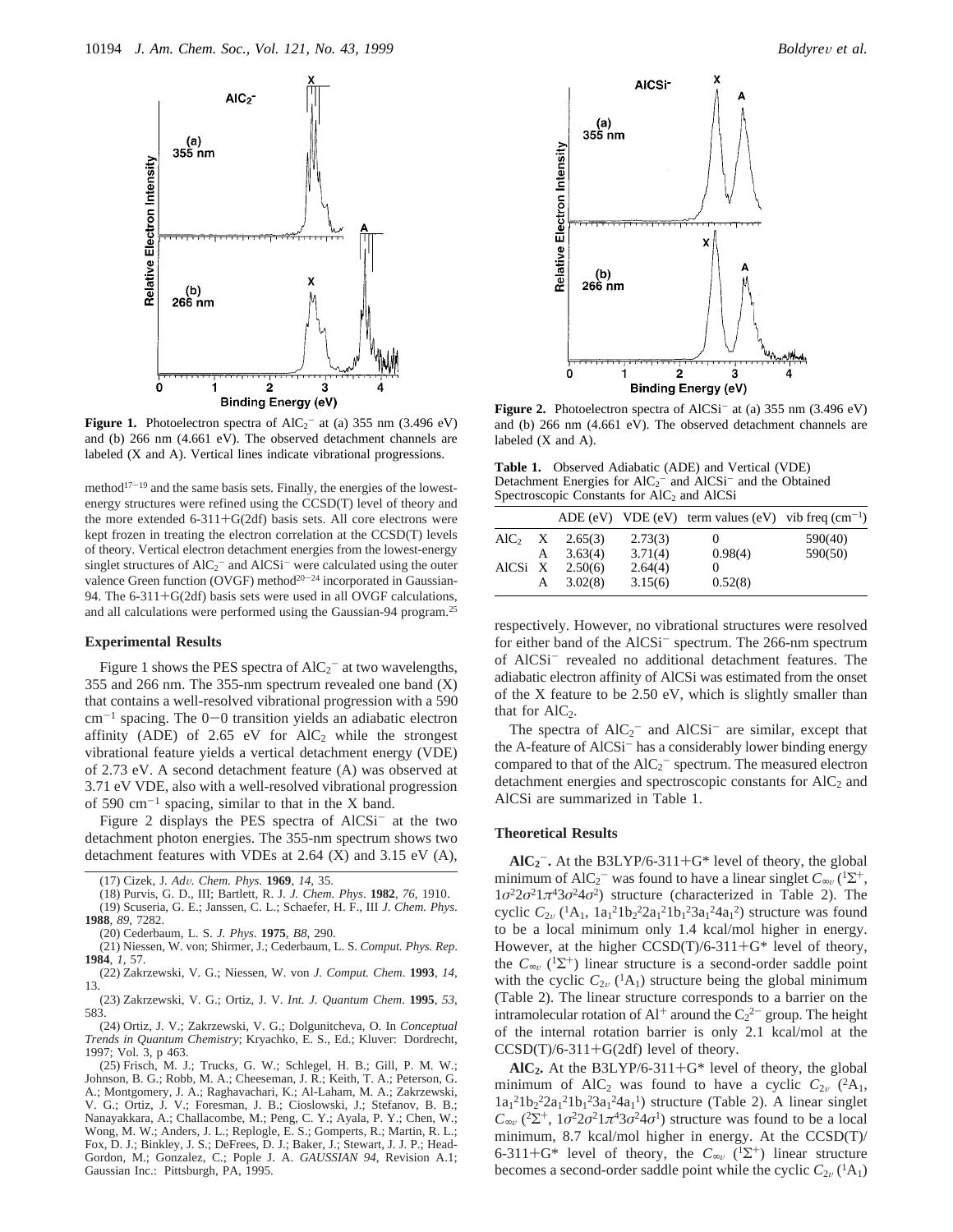|                                                                                 | <b>rabit 2.</b> Calculated Molecular Froperies of $AIC_2$ and $AIC_2$ |                                   |                                                                    |                  |                    |
|---------------------------------------------------------------------------------|-----------------------------------------------------------------------|-----------------------------------|--------------------------------------------------------------------|------------------|--------------------|
| AlC <sub>2</sub> <sup>-</sup> , $C_{2v}$ , <sup>1</sup> A <sub>1</sub>          | $B3LYP/6-311+G*$                                                      | $CCSD(T)/6-311+G*$                | AlC <sub>2</sub> C <sub>2y</sub> , <sup>2</sup> A <sub>1</sub>     | $B3LYP/6-311+G*$ | $CCSD(T)/6-311+G*$ |
| $R(C–Al)$ , Å                                                                   | 2.034                                                                 | 2.030                             | $R(C–Al)$ , $\AA$                                                  | 1.943            | 1.943              |
| $R(C-C)$ , $\AA$                                                                | 1.263                                                                 | 1.283                             | $R(C-C)$ , $\AA$                                                   | 1.265            | 1.287              |
| $E_{\text{tot}}$ , au                                                           | $-318,60875$                                                          | $-317.93499$                      | $E_{\text{tot}}$ , au                                              | $-318.51216$     | $-317.84560$       |
| $\omega_1(a_1)$ , cm <sup>-1</sup>                                              | 1847                                                                  | 1770                              | $\omega_1(a_1)$ , cm <sup>-1</sup>                                 | 1798             | 1718               |
| $\omega_2(a_1)$ , cm <sup>-1</sup>                                              | 579                                                                   | 595 cm <sup><math>-1</math></sup> | $\omega_2(a_1)$ , cm <sup>-1</sup>                                 | 615              | 623                |
| $\omega_3(b_2)$ , cm <sup>-1</sup>                                              | 105                                                                   | $129 \text{ cm}^{-1}$             | $\omega_3(b_2)$ , cm <sup>-1</sup>                                 | 355              | 395                |
| AlC <sub>2</sub> <sup>-</sup> , $C_{\infty}$ <sup>1</sup> $\Sigma$ <sup>+</sup> | $B3LYP/6-311+G*$                                                      | $CCSD(T)/6-311+G*$                | AlC <sub>2</sub> , $C_{\infty}$ <sup>2</sup> $\Sigma$ <sup>+</sup> | $B3LYP/6-311+G*$ | $CCSD(T)/6-311+G*$ |
| $R(C–Al)$ , $\AA$                                                               | 1.874                                                                 | 1.876                             | $R(C–Al)$ , $\AA$                                                  | 1.884            | 2.024              |
| $R(C-C)$ , $\AA$                                                                | 1.265                                                                 | 1.281                             | $R(C-C)$ , $\AA$                                                   | 1.250            | 1.247              |
| $E_{\text{tot}}$ , au                                                           | $-318,610935$                                                         | $-317.93108$                      | $E_{\text{tot}}$ , au                                              | $-318.49832$     | $-317.82726$       |
| $\omega_1(\sigma)$ , cm <sup>-1</sup>                                           | 1922                                                                  | 1859                              | $\omega_1(\sigma)$ , cm <sup>-1</sup>                              | 1843             | 1974               |
| $\omega_2(\sigma)$ , cm <sup>-1</sup>                                           | 614                                                                   | 618                               | $\omega_2(\sigma)$ , cm <sup>-1</sup>                              | 509              | 623                |
| $\omega_3(\pi)$ , cm <sup>-1</sup>                                              | 114                                                                   | 145 i                             | $\omega_3(\pi)$ , cm <sup>-1</sup>                                 | 98               | 239 i              |
|                                                                                 |                                                                       |                                   |                                                                    |                  |                    |

**Table 2.** Calculated Molecular Properties of  $AIC_2^-$  and  $AIC_2$ 

Table 3. Calculated Molecular Properties of AlCSi<sup>-</sup> and AlCSi

| $AICSi^-$ ,                                     | B3LYP/          | CCSD(T)         | $AICSi^-$ ,                       | CCSD(T)         | AlCSi,                                          | B3LYP/          | CCSD(T)         |
|-------------------------------------------------|-----------------|-----------------|-----------------------------------|-----------------|-------------------------------------------------|-----------------|-----------------|
| $C_{\infty}$ <sup>1</sup> $\Sigma$ <sup>+</sup> | $6 - 311 + G^*$ | $6 - 311 + G^*$ | $C_s$ , ${}^1A'$                  | $6 - 311 + G^*$ | $C_{\infty}$ <sup>2</sup> $\Sigma$ <sup>+</sup> | $6 - 311 + G^*$ | $6 - 311 + G^*$ |
| $R(C–Al)$ , $\AA$                               | 1.881           | 1.883           | $R(C–Al)$ , $\AA$                 | 1.883           | $R(C–Al)$ , $\AA$                               | 1.822           | 1.830           |
| $R(C-Si)$ , $\dot{A}$                           | 1.680           | 1.693           | $R(C-Si)$ , $\AA$                 | 1.694           | $R(C-Si)$ , $\dot{A}$                           | 1.672           | 1.682           |
| $\angle$ AlCSi, deg                             | 180.0           | 180.0           | $\angle$ AlCSi, deg               | 160.1           | $\angle$ AlCSi, deg                             | 180.0           | 180.0           |
| $E_{\text{tot}}$ , au                           | $-570.04215$    | $-568.97738$    | $E_{\text{tot}}$ , au             | $-568.97759$    | $E_{\text{tot}}$ , au                           | $-569.94758$    | $-568.88825$    |
| $\omega_1(\sigma)$ , cm <sup>-1</sup>           | 1258            | 1239            | $\omega_1$ (a'), cm <sup>-1</sup> | 1223            | $\omega_1(\sigma)$ , cm <sup>-1</sup>           | 1251            | 1257            |
| $\omega_2(\sigma)$ , cm <sup>-1</sup>           | 485             | 485             | $\omega_2$ (a'), cm <sup>-1</sup> | 514             | $\omega_2(\sigma)$ , cm <sup>-1</sup>           | 509             | 509             |
| $\omega_3(\pi)$ , cm <sup>-1</sup>              | 91              | 93 i            | $\omega_3$ (a'), cm <sup>-1</sup> | 74              | $\omega_3(\pi)$ , cm <sup>-1</sup>              | 63              | 100 i           |

structure remains the global minimum (Table 2). This structure was also found to be the global minimum in previous ab initio calculations<sup>5,6</sup> as was established experimentally.<sup>5</sup> The linear structure represents a barrier on the intramolecular rotation Al+ around the  $C_2$ <sup>-</sup> group. The height of the internal rotation barrier is 12.3 kcal/mol at the  $CCSD(T)/6-311+G(2df)$  level of theory.

The calculated vertical and adiabatic electron detachment energies for  $AIC_2^-$  were found to be the following:  $VDE = 2.87 \text{ eV}$  (CVGF/6-311+G(2df)) and  $ADE = 2.60 \text{ eV}$  (CCSD(T)) 2.87 eV (OVGF/6-311+G(2df)) and  $ADE = 2.60$  eV (CCSD(T)/ 6-311+G(2df)). Both  $AIC_2^-$  and  $AIC_2$  are very stable thermo-<br>dynamically with dissociation energies calculated to be the dynamically with dissociation energies calculated to be the following:  $\Delta E = 4.52$  eV for AlC<sub>2</sub><sup>-</sup> ( $C_{2v}$ , <sup>1</sup>A<sub>1</sub>) → C<sub>2</sub><sup>-</sup> ( $D_{\infty h}$ ,  $2\Sigma_g^+$ ) + Al (<sup>2</sup>P) and  $\Delta E = 5.06$  eV for AlC<sub>2</sub> ( $C_{2v}$ , <sup>2</sup>A<sub>1</sub>) → C<sub>2</sub>  $^{2}\Sigma_{g}^{+}$ ) + Al (<sup>2</sup>P) and  $\Delta E = 5.06$  eV for AlC<sub>2</sub> (*C*<sub>2v</sub>, <sup>2</sup>A<sub>1</sub>) → C<sub>2</sub>  $(D_{\infty h}, {}^{1}\Sigma_{g}^{+}) + Al$  (<sup>2</sup>P) (all at the CCSD(T)/6-311+G(2df) level of theory) of theory).

**AlCSi**-**.** At the B3LYP/6-311+G\* level of theory, the global minimum of AlCSi<sup>-</sup> was found to have a linear singlet  $C_{\infty \nu}$  $(1\Sigma^{+}, 1\sigma^{2}2\sigma^{2}3\sigma^{2}1\pi^{4}4\sigma^{2})$  structure (characterized in Table 3). Alternative linear singlet AlSiC<sup>-</sup>  $C_{\infty}$  (<sup>1</sup>Σ<sup>+</sup>, 1*σ*<sup>2</sup>2*σ*<sup>2</sup>3*σ*<sup>2</sup>1*π*<sup>4</sup>4*σ*<sup>2</sup>) structure was also optimized at the B3LYP/6-311+G\* level of theory, and it was found to be a second-order saddle point 60.8 kcal/mol higher in energy than the global minimum and it was excluded from further examination. The cyclic  $C_s$  ( ${}^{1}$ A',  $1a'^22a'^23a'^24a'^21a''25a'^2$  structure collapsed into the AlCSi<sup>-</sup>  $C_{\infty}$  $(1\Sigma^+)$  structure upon geometry optimization. However, at the  $CCSD(T)/6-311+G^*$  level of theory, the  $C_{\infty}$  (<sup>1</sup>Σ<sup>+</sup>) linear structure becomes a second-order saddle point, and a bent *Cs*  $(1A')$  structure becomes the global minimum (Table 3). The bent structure of  $AICSi^-$  is very different from the global minimum cyclic structure of  $AIC_2^-$  because it does not have a  $AI-Si$  bond<br>and the  $AICS_i$  angle is 160° compared to the  $AICC$  angle of and the AlCSi angle is 160° compared to the AlCC angle of  $72^{\circ}$  in AlC<sub>2</sub><sup>-</sup>. A similar bent structure was found to be the global minimum for the isoelectronic neutral molecule  $SiCSi.26-31$  The energy required for linearization of  $AICSi^-$  is only 0.132 kcal/ mol, which is comparable to the difference in ZPE corrections (0.124 kcal/mol) between the linear and bent structures (all at the CCSD(T)/6-311+G\* level of theory). Therefore, AlCSihas a nearly linear equilibrium structure, especially when zeropoint vibrational motion is considered.

The AlCSi<sup>-</sup> anion is also very stable toward dissociation. The dissociation energy was calculated to be  $\Delta E = 4.26$  eV for AlCSi<sup>-</sup> ( $C_{2v}$ , <sup>1</sup>A<sub>1</sub>)  $\rightarrow$  CSi<sup>-</sup> (C<sub>∞v</sub>, <sup>2</sup>Σ<sup>+</sup>) + Al (<sup>2</sup>P) (at the  $CCSD(T)/6-311+G(2df)$  level of theory).

**AlCSi.** At the B3LYP/6-311+G\* level of theory, the global minimum of AlCSi was found to have a linear doublet  $C_{\infty}$  (<sup>2</sup>Σ<sup>+</sup>,  $1\sigma^2 2\sigma^2 3\sigma^2 1\pi^4 4\sigma^1$ ) structure, but this becomes a second-order saddle point at the  $CCSD(T)/6-311+G^*$  level of theory. According to Koopmans' theorem, the  $1\pi$ -MO is very close in energy to the  $4\sigma$ -HOMO in AlCSi<sup>-</sup>. Therefore we also optimized the geometry of another linear doublet  $C_{\infty}$  (<sup>2</sup>Π',  $1\sigma^2 2\sigma^2 3\sigma^2 1\pi^3 4\sigma^2$ ) structure at the CCSD(T)/6-311+G\* level of theory. This state was found to be linear, but 0.25 eV higher in energy than the  $C_{\infty}$  (<sup>2</sup>Σ<sup>+</sup>, 1*σ*<sup>2</sup>2*σ*<sup>2</sup>3*σ*<sup>2</sup>1*π*<sup>4</sup>4*σ*<sup>1</sup>) linear structure (Table 3) and therefore not the global minimum for AlCSi. Unfortunately, because the two  $C_{\infty}$  ( $2\sum^{+}$ ,  $1\sigma^{2}2\sigma^{2}3\sigma^{2}1\pi^{4}4\sigma^{1}$ ) and *C*<sub>∞v</sub> (<sup>2</sup>Π', 1*σ*<sup>2</sup>2*σ*<sup>2</sup>3*σ*<sup>2</sup>1*π*<sup>3</sup>4*σ*<sup>2</sup>) states are so close in energy, we were not able to complete the geometry optimization at the  $CCSD(T)/6-311+G*$  level of theory at bent geometries due to convergence problems. We therefore were unable to calculate the adiabatic electron detachment energy of AlCSi-.

In all four species studied here, the B3LYP method predicted a minimum in the linear configuration that is not preserved in the CCSD(T) calculations. We believe that the artificial minima for the linear configuration are essentially due to the oneconfigurational nature of the B3LYP method. One needs to use methods beyond the one-configurational approximation, such as CCSD(T) used here, to get reliable results for the species studied here.

<sup>(26)</sup> Weltner, E., Jr.; Mcleod, D., Jr. *J. Chem. Phys*. **1964**, *41*, 235. (27) Kafafi, Z. H.; Hauge, R. H.; Fredin, L.; Margrave, J. L. *J. Phys. Chem*. **1983**, *87*, 797.

<sup>(28)</sup> Presilla-Marquez, J. D.; Graham, W. R. M. *J. Chem. Phys*. **1991**, *95*, 5612.

<sup>(29)</sup> Grev, R. S.; Schaefer, H. F., III *J. Chem. Phys*. **1985**, *82*, 4126.

<sup>(30)</sup> Rittby, C. M. L. *J. Chem. Phys*. **1991**, *95*, 5609.

<sup>(31)</sup> Bolton, E. E.; DeLeeuw, B. J.; Fowler, J. E.; Grev, R. S.; Schaefer, H. F., III *J. Chem. Phys*. **1992**, *97*, 5586.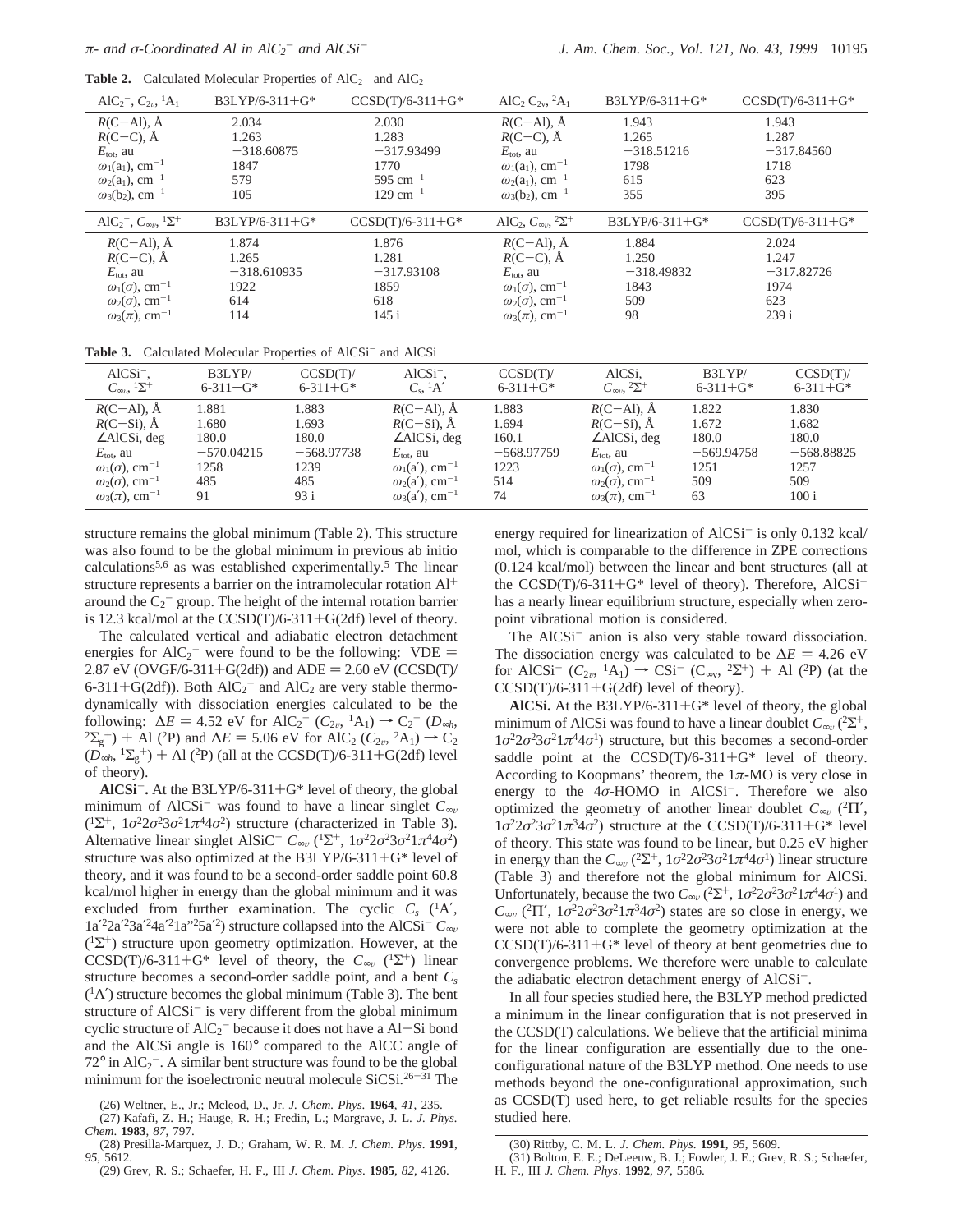**Table 4.** Comparison of Calculated and Experimental Electron Detachment Processes of  $AIC_2^-$ 

| $C_{2v}$<br>${}^{1}A_1$ state | expt VDE<br>(eV    | expt ADE<br>(eV)   | electron<br>detachment<br>from MO | theory $VDE^a$<br>(eV)   | theory, $ADE^b$<br>(eV) | $\cup$ 001/2<br>$\Delta$ <sup>+</sup> state | electron<br>detachment<br>from MO | theory $VDE^a$<br>(eV)   |
|-------------------------------|--------------------|--------------------|-----------------------------------|--------------------------|-------------------------|---------------------------------------------|-----------------------------------|--------------------------|
| △                             | 2.73(3)<br>3.71(4) | 2.65(3)<br>3.63(4) | 4a<br>$3a_1$                      | 2.87(0.90)<br>3.64(0.87) | 2.60                    |                                             | $4\sigma$<br>$1\pi$               | 3.54(0.89)<br>3.99(0.88) |

*<sup>a</sup>* Pole strength is given in parentheses. *<sup>b</sup>* At the CCSD(T)/6-311+G(2df) level of theory using CCSD(T)/6-311+G\* geometry.

**Table 5.** Comparison of Calculated and Experimental Vertical Electron Detachment Energies (VDE) of AlCSI-

| $C_s$ , <sup>1</sup> A' state | exptl VDE<br>(eV) | electron detachment<br>from MO | theory $VDE^a$<br>(eV) |
|-------------------------------|-------------------|--------------------------------|------------------------|
| X                             | 2.64(4)           | 5a'                            | 2.86(0.88)             |
| А                             | 3.15(6)           | 1a''                           | 3.01(0.88)             |
|                               |                   | 4a'                            | 3.00(0.88)             |

## **Interpretation of the Experimental Spectra**

**AlC2** -**.** In Table 4 we present the results of our calculations of the two major low-lying vertical one-electron detachment processes from the cyclic  $C_{2v}$  (<sup>1</sup>A<sub>1</sub>) state of AlC<sub>2</sub><sup>-</sup>.

**Feature X.** The lowest vertical electron detachment occurs by electron removal from the  $4a<sub>1</sub>$ -HOMO. The feature X (Figure 1) peaking at  $2.73 \pm 0.03$  eV agrees well with the calculated VDE of 2.87 eV [OVGF/6-311+G(2df)] from the  $4a_1$ -HOMO. The 355-nm spectrum revealed a well-resolved vibrational progression with a  $590\text{-cm}^{-1}$  spacing. According to our calculations, the main change in geometry upon electron detachment of AlC<sub>2</sub><sup>-</sup> occurs in the Al–C distance, which is 0.087 Å shorter<br>in the neutral AlC<sub>2</sub>. Therefore, one expects a vibrational in the neutral  $AIC_2$ . Therefore, one expects a vibrational progression due to the  $AI-C_2$  stretching mode in the PES spectrum of  $AIC_2^-$ . The calculated value for the frequency of this vibration  $(v_2$  in Table 2) is in good agreement with the experimentally observed vibrational spacing of 590  $cm^{-1}$ , considering the large uncertainty of the measured value. The <sup>0</sup>-0 transition yields an adiabatic electron affinity of 2.65 eV for  $AIC<sub>2</sub>$  that again agrees well with the calculated value of 2.60 eV (CCSD(T)/6-311+G(2df)).

**Feature A.** The second vertical electron detachment from the  $3a_1$ -(HOMO-1) should occur at  $3.64$  eV (OVGF/  $6-311+G(2df)$  (Table 4). This value agrees well with the second detachment feature (A), which was observed at 3.71 eV. Unfortunately, the CCSD(T) method is not suitable for calculations of excited states having the same symmetry as the lower states, so we were not able to calculate the geometry relaxation and frequencies for the first excited state of  $AIC_2$ . We were able to calculate the vertical detachment energy because of the OVGF method used.

In Table 4 we also present the calculated electron detachment energies for the linear AlC<sub>2</sub><sup>-</sup>  $C_{\infty}$  (<sup>1</sup> $\Sigma^{+}$ , 1*σ*<sup>2</sup>2 *σ*<sup>2</sup>1*π*<sup>4</sup>3*σ*<sup>2</sup>4*σ*<sup>2</sup>). It is clear that these VDEs do not agree nearly as well with the experimental PES spectra. We therefore conclude that both  $\text{AIC}_2^-$  and  $\text{AIC}_2$  have the cyclic  $C_{2v}$  structures based on our calculations and experimental data.

**AlCSi**-**.** In Table 5 we present the results of our calculations of the two major low-lying vertical one-electron detachment processes from the slightly bent  $C_s$  ( ${}^{1}$ A $'$ ) state of AlCSi<sup>-</sup>.

**Feature X.** The lowest vertical electron detachment occurs by electron removal from the 5a′-HOMO. The feature X (Figure 1) peaking at  $2.64 \pm 0.04$  eV is in reasonable agreement with the calculated VDE of 2.86 eV  $[OVGF/6-311+G(2df)]$  from the 5a′-HOMO. There were discernible vibrational structures in the X-feature, which was probably due to the  $C-$ Al stretching. However, the bending mode, which has a very low frequency (Table 3), was probably also active, resulting in the broad and unresolved feature.

**Feature A.** The second vertical electron detachment from the very closely spaced 1a′′-MO or 4a′-MO (which are almost degenerate because they originate from the 1*π*-HOMO in the linear structure) occurs at  $3.01 \text{ eV}$  (OVGF/6-311+G(2df)). This value agrees well with the second detachment feature (A), observed at  $3.15 \pm 0.06$  eV. The 266-nm spectrum revealed a splitting in the second peak, which might derive from the quasidegeneracy of the 1a′′ and 4a′ MO found in our calculations. We therefore conclude that both AlCSi- and AlCSi have quasilinear structures based on our calculations and the experimental data.

## **Discussion**

The overall agreement between the experimental PES spectra and the theoretical calculations is quite satisfying. In particular, the excellent agreement between the calculations and the experimentally observed peak  $X$  in  $AIC_2^-$  provides strong support for the cyclic structure with *π*-coordination of aluminum to  $C_2$  in  $AlC_2^-$  and in  $AlC_2$ . The cyclic structure of  $AlC_2$  was previously found in ab initio calculations<sup>5,6</sup> and in rare gas matrix electron spin resonance studies by Knight and others.5

The agreement between the calculations and observed PES spectral features of the AlCSi<sup>-</sup> anion provides strong support for the quasilinear structure with *σ*-coordination of aluminum in AlCSi- and in AlCSi. The vertical and adiabatic electron detachment energies are also very high for the AlCSi<sup>-</sup> anion (Table 1) and they can be explained in the same fashion as in the  $AIC_2^-$  anion. Surprisingly, both VDE and ADE of  $AICSi^$ are very close to the corresponding values in  $AIC_2^-$ , despite the fact that one carbon was substituted by a more electropositive silicon atom. On the other hand, one should take into account the fact that  $AICSi^-$  has *σ*-coordination, while  $AIC_2^-$  has *π*-coordination. If we compare the *σ*-complexes for both anions,  $VDE( AIC_2^- ) = 3.54$  eV and  $VDE( AIC_2^- ) = 2.86$  eV, one<br>can see a substantial reduction in electron binding energy in can see a substantial reduction in electron binding energy in AlCSi<sup>-</sup>. Simple electrostatic considerations can also help to understand why  $AIC_2^-$  has  $\pi$ -complex structure, while  $AICSi^$ has *σ*-complex structure. Although the effective atomic charges in both anions show a high degree of ionicity, the two carbon atoms have the same charges in the cyclic  $AIC_2^-$ , whereas in AlCSi<sup>-</sup> the carbon carries a larger negative charge than silicon, which favors the *σ*-complex configuration in the latter.

# **Conclusions**

We report a combined experimental and theoretical investigation of  $AIC_2^-$  and  $AICSi^-$  and their corresponding neutrals. Photoelectron spectra of the anions were measured and the electron detachment energies and vibrational frequencies were obtained. The adiabatic electron affinities of  $AIC<sub>2</sub>$  and  $AICSi$ were determined to be 2.65(3) and 2.50(6) eV, respectively. The first electronic excited state was also observed for each species. Our theoretical calculations predicted that  $AIC_2^-$  and  $AIC<sub>2</sub>$  both have a  $C<sub>2v</sub>$  cyclic structure while  $AICSi^-$  and  $AICSi^$ have quasilinear structures. The agreement between the calcu